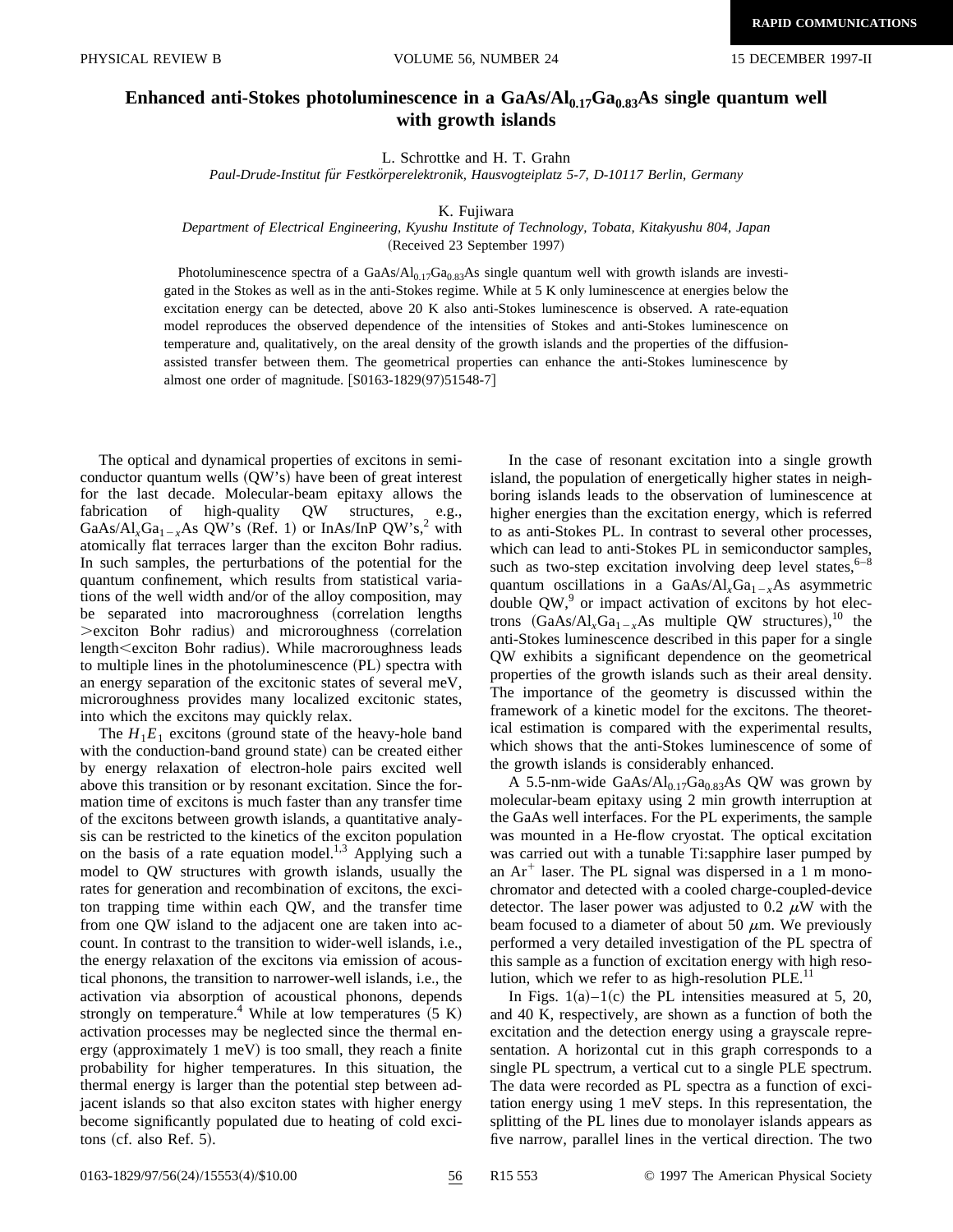



FIG. 2. PL spectra for resonant excitation into island  $C$  at (a) 20 and (b) 40 K. The integrated intensity ratio of peaks  $B$  and  $D$  has a value of about 0.4 and 2.1 at 20 and 40 K, respectively.

FIG. 1. PL intensity of a 5.5-nm-wide QW as a function of detection as well as excitation energy at (a)  $5$ , (b) 20, and (c) 40 K. The PL spectra exhibit PL maxima for 5 monolayer islands *A*–*E* (marked on top). The images are divided by the laser energy (dotted line) into the Stokes region, i.e., where  $E_{\text{det}} < E_{\text{exc}}$  (upper-left part), and the anti-Stokes region, i.e.,  $E_{\text{det}} > E_{\text{exc}}$  (lower-right part).

additional lines, which appear 2 meV below the lines of islands  $C$  and  $D$ , are attributed to bound excitons (cf. Ref. 11). At excitation energies corresponding to the PL energies of the QW's, the holes from the first heavy-hole subband are directly excited into the first conduction subband resulting in pronounced maxima of the PL intensity, which appear as horizontal lines.

The stray light of the laser, which produces a broad  $(dashed)$  line for the condition detection energy=excitation energy, is also shown in the grayscale representation. This line separates the region of the Stokes luminescence (upper left part) from the region of the anti-Stokes luminescence (lower right part). At  $5 K$  no anti-Stokes luminescence is observed, while already at 20 K a significant luminescence intensity is indicated close to the laser line for detection energies larger than the excitation energy. Finally, at 40 K the anti-Stokes luminescence is very intense and is present also in growth islands with well thicknesses differing by more than one monolayer from the resonantly excited well. In addition to the increasing intensity of the anti-Stokes luminescence, a shift of the peak positions to lower energies can be observed with increasing temperature, e.g., the PL maximum of island *C* shifts from 1.5795 eV (at 5 K) to 1.578 eV (at 40 K). Figure 2 shows the PL spectra for resonant excitation into island *C* at 20 and 40 K. At these temperatures, the ratios of anti-Stokes and Stokes luminescence, which are obtained by integrating the intensities of the respective PL lines, are about 0.4 and 2.1, respectively.

For a quantitative analysis, a system of rate equations is used similar to the model described in Ref. 1. However, since only the stationary state is of interest, the exciton trapping time within the islands is neglected, so that we do not distinguish between free and bound excitons. Furthermore, also transfer processes from wider to narrower QW's have to be considered, i.e., a thermal activation of excitons from energetically lower to higher states is allowed. With  $N_i$  denoting the exciton densities as well as  $g_i$  the generation rates in the *i*th growth island,  $\tau_{ij}$  the transition times from the *i*th to the *j*th island (*i*, *j* = *A*, *B*, *C*, *D*, *E*), and  $\tau_r$  the recombination time, which is assumed to be the same for each island, the rate-equation model reads as follows:

$$
\frac{dN_A}{dt} = g_A - \frac{N_A}{\tau_r} - \frac{N_A}{\tau_{AB}} + \frac{N_B}{\tau_{BA}},
$$
(1)

$$
\frac{dN_B}{dt} = g_B - \frac{N_B}{\tau_r} - \frac{N_B}{\tau_{BC}} - \frac{N_B}{\tau_{BA}} + \frac{N_C}{\tau_{CB}} + \frac{N_A}{\tau_{AB}},\tag{2}
$$

$$
\frac{dN_C}{dt} = g_C - \frac{N_C}{\tau_r} - \frac{N_C}{\tau_{CD}} - \frac{N_C}{\tau_{CB}} + \frac{N_D}{\tau_{DC}} + \frac{N_B}{\tau_{BC}},\tag{3}
$$

$$
\frac{dN_D}{dt} = g_D - \frac{N_D}{\tau_r} - \frac{N_D}{\tau_{DE}} - \frac{N_D}{\tau_{DC}} + \frac{N_E}{\tau_{ED}} + \frac{N_C}{\tau_{CD}},\tag{4}
$$

$$
\frac{dN_E}{dt} = g_E - \frac{N_E}{\tau_r} - \frac{N_E}{\tau_{ED}} + \frac{N_D}{\tau_{DE}}.\tag{5}
$$

For Eqs.  $(1)$ – $(5)$ , only nearest-neighbor transitions are taken into account. In contrast to Ref. 1, where the excitation energy is well above the ground states of the QW and, consequently, the generation rate in each island is assumed to be proportional to the areal density, we assume a strictly resonant excitation, i.e., the exciting laser is well tuned to the  $H_1E_1$  transition of precisely one island. Consequently, all generation rates  $g_i$  but one are zero. In the stationary state,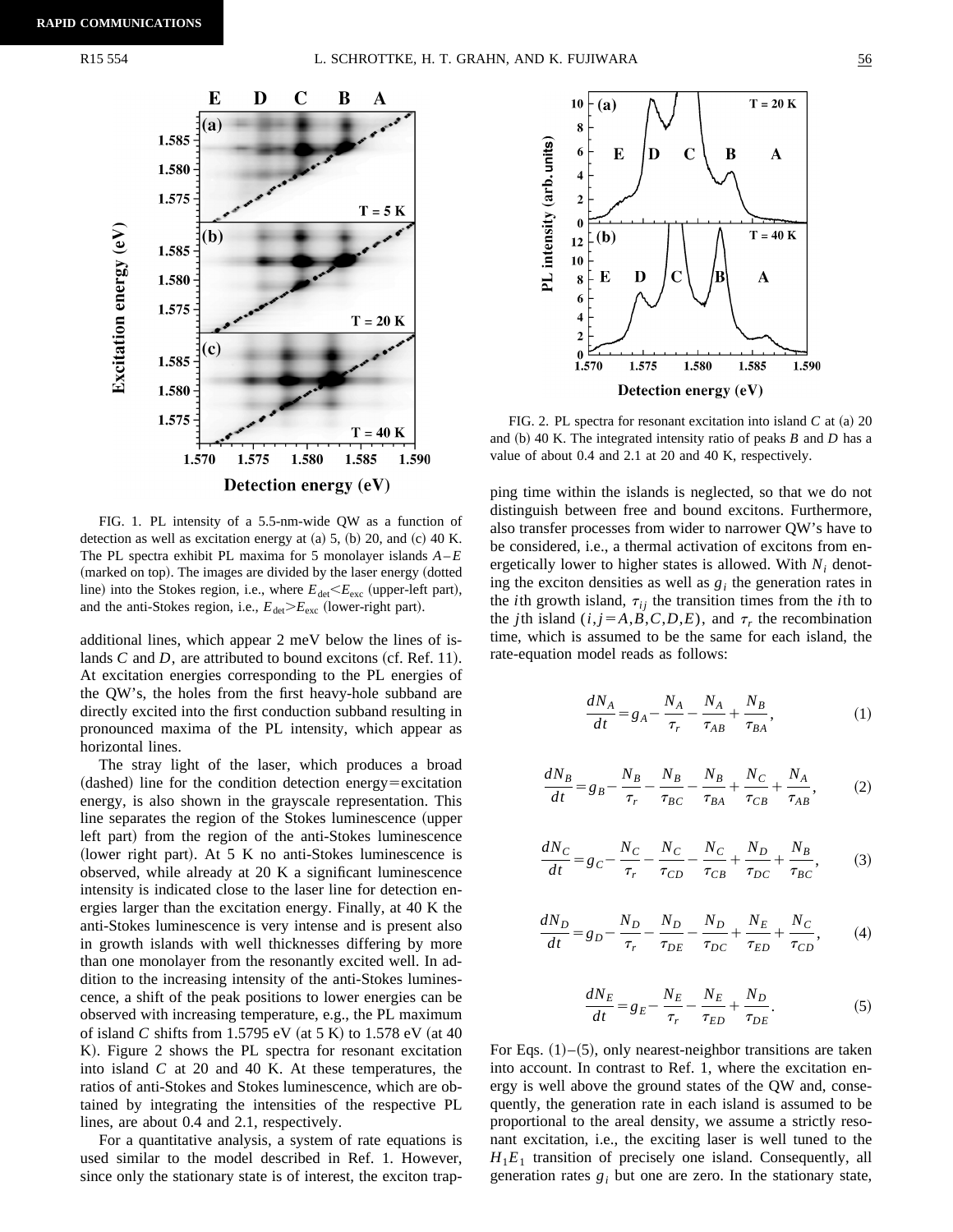In order to estimate the significance of the anti-Stokes PL, we have quantitatively analyzed the ratio of the PL intensities of island *B* and *D*,  $\rho_{BD}$ , at resonant excitation into island *C*. In this configuration, an exciton density is provided that is sufficient for the detection of the PL from both islands *B* and *D* at 20 K as well as at 40 K (cf. Fig. 2). The PL intensity of the *i*th island is proportional to its areal density  $a_i$ , i.e.,  $I_i = a_i N_i / \tau_r$ . Since the PL intensities of islands *A* and *E* are very low, we will neglect the exciton densities for these two islands. The ratio  $\rho_{BD}$  is then given by

$$
\rho_{BD} = \frac{I_B}{I_D} = \frac{a_B}{a_D} \frac{N_B}{N_D} = \frac{a_B}{a_D} \frac{\tau_{CD} \tau_{BC} (\tau_{DC} + \tau_r)}{\tau_{CB} \tau_{DC} (\tau_{BC} + \tau_r)}.
$$
(6)

The transition times  $\tau_{ij}$ , i.e., the reciprocal of the transition probabilities, can be split into a phonon factor  $\tau_{ij}^{\phi}$ , which describes the energy transfer due to emission and absorption of acoustical phonons, and a diffusion factor  $\gamma_{ii}$ , which depends on size and distribution of the islands as well as the properties of the diffusion-assisted transfer between islands,  $\tau_{ij} = \tau_{ij}^{\phi} \gamma_{ij}$ . Since  $\tau_{ij}^{\phi}$  depends only on temperature and the energy difference between the states of adjacent wells, which is approximately the same for all islands,  $\tau_{-}$ denotes the relaxation while  $\tau_+$  refers to the activation processes. Using the Bose-Einstein distribution, with  $\Delta E$  denoting the energy separation of the monolayer splitting and  $k_B$ Boltzmann's constant, we obtain for phonon emission

$$
\tau_{-} = \tau_0 (1 - e^{-\Delta E / k_B T}) \tag{7}
$$

and for phonon absorption

$$
\tau_{+} = \tau_0 (e^{\Delta E / k_B T} - 1) \tag{8}
$$

(cf., e.g., Ref. 12). Finally, the ratio  $\rho_{BD}$  is

$$
\rho_{BD} = \frac{a_B}{a_D} \frac{\gamma_{CD} \gamma_{BC}}{\gamma_{CB} \gamma_{DC}} \frac{\tau^2}{\tau^2_+} \frac{(\gamma_{DC} \tau_+ + \tau_r)}{(\gamma_{BC} \tau_- + \tau_r)}.
$$
(9)

This ratio depends on the radiative properties of the system via  $\tau_r$ , on temperature and the energy distance between the excitonic states in the wells via  $\tau_+$  and  $\tau_-$ , and, in a more complex way, on the diffusion-assisted transfer as well as the geometry via  $\gamma_{ij}$  and  $a_i$ .

In an idealized three-level system without any spatial geometry of the excitonic states, for which their occupation would only depend on the thermal activation by interaction with acoustical phonons, the geometry factors are the same for each transition, i.e.,  $\gamma_{ij} = \gamma_0$  and  $a_i = a_0$ . In this case, the ratio between the anti-Stokes and the Stokes luminescence is

$$
\rho_{BD} = \frac{\tau_{-}^{2}(\tau_{+}\gamma_{0} + \tau_{r})}{\tau_{+}^{2}(\tau_{-}\gamma_{0} + \tau_{r})}.
$$
\n(10)





FIG. 3.  $M_1$ : possible values for  $\rho_{BD}$  according to Eq. (11),  $M_2$ : possible values for  $\rho_{BD}$  taking into account the areal densities  $a_B$ and  $a_D$ , and E: the experimental results for  $\rho_{BD}$  as a function of the temperature.

Unfortunately, neither  $\gamma_0$  nor  $\tau_r$  are sufficiently well known for a calculation of  $\rho_{BD}$ . However, with  $\tau_{-} < \tau_{+}$  (which is obviously true), the inequality

$$
\frac{\tau_{-}^{2}}{\tau_{+}^{2}} < \rho_{BD} < \frac{\tau_{-}}{\tau_{+}}
$$
\n(11)

can be derived. For  $\Delta E = 4$  meV, we obtain at 20 and 40 K  $0.01 < \rho_{BD}(20 \text{ K}) < 0.1$  and  $0.1 < \rho_{BD}(40 \text{ K}) < 0.31$ , respectively.

In Fig. 3, the black area  $M_1$  shows the possible values for  $\rho_{BD}$  according to the above-described theoretical estimation as a function of temperature. The comparison with the experimental results of  $\rho_{BD}$  indicated by the circles E shows that they are almost one order of magnitude larger than the estimated values. Therefore, the areal densities, which play an important role for  $\rho_{BD}$  according to Eq. (9), have to be considered. The areal densities of the islands were estimated using integrated PLE spectra, i.e., the total luminescence intensity integrated over all growth islands as a function of the excitation energy. We determined the following values:  $a_A \approx 0.3$ ,  $a_B \approx 0.5$ ,  $a_C \approx 0.14$ ,  $a_D \approx 0.05$ ,  $a_E \approx 0.01$ . Taking these areal densities into account,  $\rho_{BD}$  is estimated to be one order of magnitude larger than without consideration of *ai* , which is in good agreement with the experimental values. The gray area  $M_2$  in Fig. 3 indicates the possible values for  $\rho_{BD}$  in this case. In addition, the ratio  $\rho_{BD}(40 \text{ K})/\rho_{BD}(20 \text{ K})$ is equal to approximately 5, while the theoretical estimation gives a value between  $3$  and  $10$ . According to Eq.  $(9)$ , the ratio  $\rho_{BD}(40 \text{ K})/\rho_{BD}(20 \text{ K})$  does not contain the geometryand diffusion-dependent terms (except for  $\gamma_{DC}$  and  $\gamma_{BC}$  in the brackets) and consequently depends mainly on  $\tau_+$  and  $\tau_{-}$ , i.e., on temperature.

Our results lead to the conclusion that the geometry of the growth islands can considerably enhance (and in a different configuration of course also attenuate) the anti-Stokes luminescence. The obvious explanation for this is that the areal densities are responsible for the enhancement. However, in the framework of our simple model, the influence of  $\gamma_i$  cannot be estimated. They will also modify the PL properties. If, e.g., the diffusion length is smaller than the characteristic dimension of the islands, then no relaxation or activation processes are possible. Therefore, further analysis of Stokes